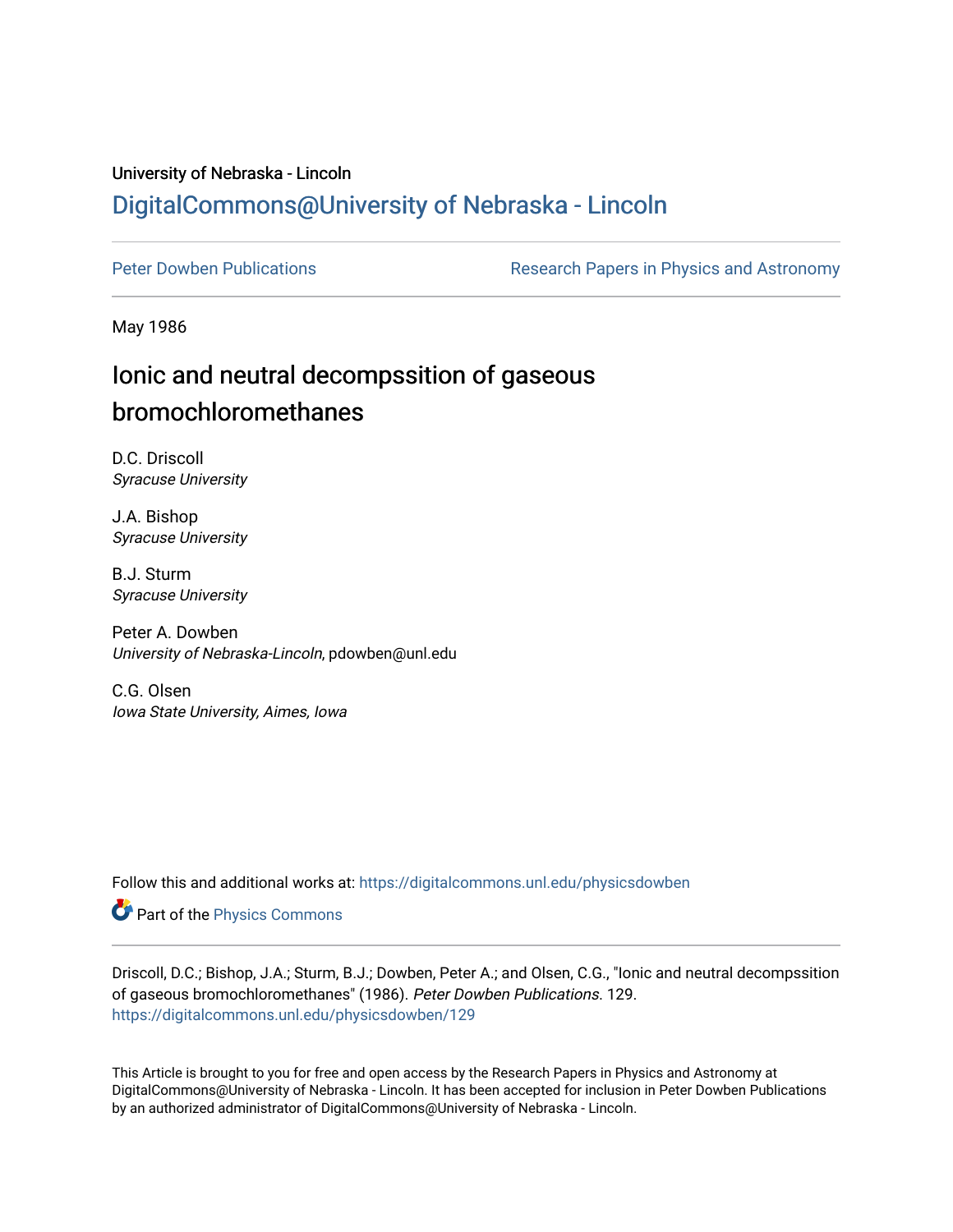### **Ionic and neutral decomposition of gaseous bromochloromethanes**

D. 6. Driscoll, **J. A.** Bishop, **B.** J. Sturrn,": **and** P. **A.** Dowben

*Department of Physics and the Laboratory for Solid State Science and Technology, Syracuse University, Syracuse, New York 13244* 

**C. G. Orsen** 

*Amex Gabomto~y, Iowa State Uniuersity, Ames, Iowa* **50011** 

(Received 9 September **11985;** acxpted I **f** November **2985 <sup>9</sup>**

The ionization potentials for CCl<sub>4</sub>, CCl<sub>3</sub>Br, CBr<sub>2</sub>Cl<sub>2</sub>, CBr<sub>4</sub>, CCl<sub>3</sub>, and CBr<sub>3</sub> have been measured using electron impact techniques. These numbers have been combined with previously published thermodynamic values in order to construct thermodynamic cycles for ionic and neutral decomposition of the bromochloromethanes. The *n* to  $\sigma^*$ , *n* to *s*, and *n* to *p* electronic transition energies have also been determined on the basis of photoabsorption spectra.

#### **1. INTRODUCTION**

Many halogenated methanes are used in reactive ion etching. These molecules are often easier to handle and safer than the pure halogen vapors. Understanding the decomposition mechanisms of these molecules is, therefore, important in developing models of how plasma composition is established in a reactive plasma.

In a plasma, positive ions are created from the ambient gas as a result of the impact of electrons into neutral gaseous species. A very similar process occurs in the ion source of a mass spectrometer. Electrons incident upon a stream of gaseous molecules will, if given sufficient kinetic energy, create positive ions, which may then be mass selected and detected. For this reason, a mass spectrometer can be used to investigate some of the processes which may occur in a plasma.

**A** number of mass spectroscopy investigations have been unable to identify or observe the  $CCI<sub>4</sub><sup>+</sup>$  parent ion,<sup>1-4</sup> while only very small relative amounts of  $CBr<sub>4</sub>$ <sup>+</sup> parent ion have been detected.<sup>4-6</sup> An explanation<sup>3</sup> for the absence of  $CCl_4^+$ in mass spectra postulates a repulsive excited state of neutral  $CCI<sub>4</sub>$  which would dissociate to  $CCI<sub>3</sub>$  and Cl. Subsequent ionization of the trichloromethyl species to  $CCl_3^+$  would then explain the large amount of  $CCI<sub>3</sub><sup>+</sup>$  observed in the spectra. Alternatively, the  $CCl<sub>4</sub><sup>+</sup>$  ion<sup>1</sup> may be unstable and dissociate rapidly to  $CCl_3^+ + CI$ . Ion pair production such as  $\text{CCl}_4 \rightarrow \text{CCl}_3^+ + \text{Cl}^-$  has also been suggested.<sup>7</sup> The CBr<sub>4</sub><sup>+</sup>, ion however, is believed to be stable.<sup>4</sup>

Using mass spectral ionization efficiency measurements as well as previously published data we have constructed thermodynamic cycles for some of the bromochloromethanes. These results, as well as additional photoabsorption data probing excitations to the C-Br and C-C1 antibonding orbital, are presented in hopes of furthering the understanding of the chlorobromomethane decomposition process.<br>**ignosity ill. ELECTRON IMPACT STUDIES** 

betwen *6* **and** 30 eV. The appropriate mass was selected **by**  setting the current in the sector electromagnet and detected in an ion multiplier to obtain an ionization eficiency curve **(IEC).** The calibration of the electron energy sale was made from high purity argon, bromine, residual *CO,* and residual hydrogen.

Photoabsorption spectra were obtained at the Synchrotron Radiation Center of the University of Wisconsin-Ma dison (the storage ring Tantalus). The light was dispersed by a 1 m McPherson normal incident monochromator. The detector was a photomultiplier with a sodium salicylate phosphor. Since the monochromator and the gas vessel were separated by a LiF window, in practice, spectra could only be obtained between 2.5 and I0 eV photon energy. **A** steady gas flow through the cell was maintained to prevent buildup **d** fragments in the cell.

The vapor in equilibrium with the sample at room temperature was leaked into the photoabsorption cell and mass spectrometer at a steady rate so that a constant pressure was maintained in each chamber **during** am experimental run. Pressure could only be measured on a relative scale; no absolute pressures were known due to the problem of correcting for ionization gauge cross section and gauge failure due to the corrosive nature of the admitted gases. The pressures could be kept constant and known to within a factor of **4-5.**  Spectra were obtained in the range  $0.1-10$  mTorr for the photoadsorption studies and in the range between  $10^{-7}$ - $10^{-5}$  Torr for the mass spectrometer ionization efficiency curves.

 $CBr<sub>4</sub>$  and  $CCl<sub>4</sub>$  were obtained from Aldrich Chemical Company, while CBrCl<sub>3</sub> was obtained from Koch Light Laboratories and  $CBr_2Cl$ , was obtained from Alfa Products.

**II. EXPERIMENTAL** From the equilibrium vaporization of CCl<sub>4</sub> liquid, the fol-Ekctron impact studies were carried out in **a** Hitachi lowing parent md fragment species were identified in the **RMU-6** single sector magnetic mass spectrometer differen- mass spectrum:  $\text{CCl}_4^+$ ,  $\text{CCl}_3^+$ ,  $\text{CCl}_2^+$ ,  $\text{CCl}_1^+$ ,  $\text{CCl}_1^+$ , and  $\text{C}^+$ . tially pumped by two diffusion pumps. The energy of the The appearance potential for  $CCl<sub>4</sub><sup>+</sup>$  was 8.7  $\pm$  0.1 eV, with incident electrons in the ion source was varied in 0.1 eV steps higher appearance potentials at  $11.5 \pm 0.1$ , and  $14.8 \pm 0.2$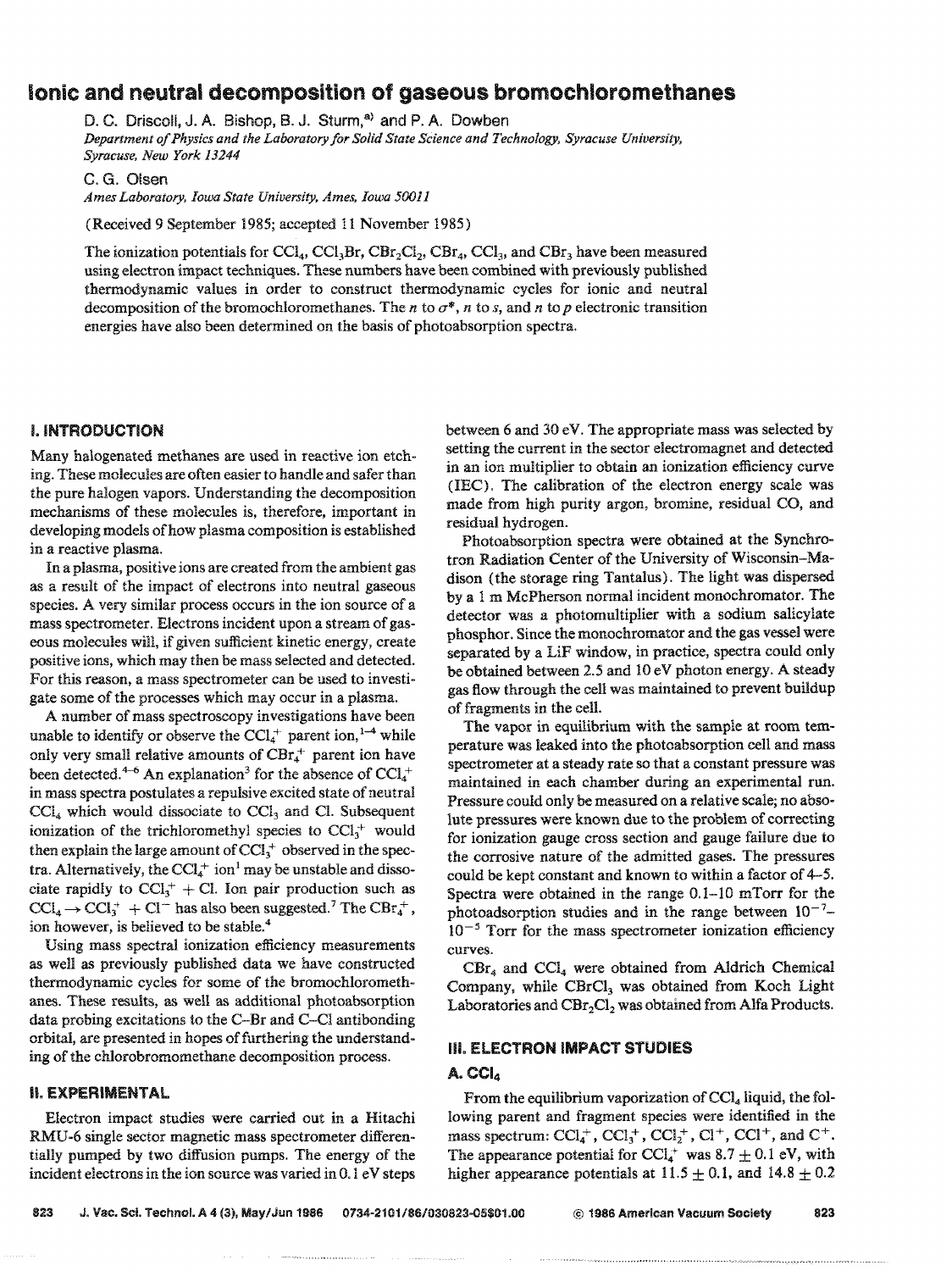eV. The appearance potential of CCl<sub>3</sub><sup>+</sup> was also 8.7  $\pm$  0.3 eV with a higher appearance potential at  $11.6 + 0.3$  eV.

The appearance potential for  $CCl<sub>4</sub><sup>+</sup>$  at  $11.5 + 0.1$  is the first ionization potential for  $CCl<sub>4</sub>$  corresponding to the ionization of the  $2t_1$  molecular orbital. This was first observed by electron impact techniques to be at  $11.0 \pm 1.0 \text{ eV}^7$  but Watanabe *et al.'* were able to more accurately determine the value to be  $11.47 \pm 0.01$  eV in agreement with our value. In addition, a number of photoelectron spectroscopy studies<sup>9-12</sup> have been undertaken and have found the binding energy of the  $\text{CCI}_4$   $2t_1$ , orbital as indicated in Table I. The 8.7  $\pm$  0.1 eV appearance potential for CCl<sub>4</sub><sup>+</sup> is below the first ionization potential for  $CCI<sub>4</sub>$ , and may be a result of collisions with CCl?. **A** reaction of the form

 $\text{CCl}_{3}^+ + \text{CCl}_{4} \rightarrow \text{CCl}_{3} + \text{CCl}_{4}^+,$ 

could result in  $CCl_4^+$  sharing a common appearance potential with  $CCl_3^+$ . This would not be surprising since the relative abundance of  $CCl_{1}^{+}/CCl_{4}^{+}$  is approximately 10<sup>3</sup>.

The appearance potential of  $8.7 \pm 0.1$  eV for CCl<sub>3</sub><sup>+</sup> we assign to the ionization potential of the CCl<sub>3</sub> methyl species. The CCI, is created in the vapor phase from neutralization of  $CCl<sub>3</sub><sup>+</sup>$ , and fragmentation of  $CCl<sub>4</sub><sup>+</sup>$  and  $CCl<sub>4</sub>$ . Bews and  $G$ lidewell<sup>1</sup> have calculated the adiabatic ionization potential to be 8.69 eV  $(D<sub>3</sub>h)$ . Werner, Tsai, and Baer<sup>4</sup> have measured the appearance potential of  $CCl<sub>3</sub><sup>+</sup>$  from the photoionization of CC1, to be **1** 1.28 eV. If we subtract from this value of **11.28**  eV, the bond dissociation energy  $D(CC1<sub>3</sub>-Cl)$  which has been determined to be 3.05 eV,<sup>15</sup> we may estimate the ionization potential of CCl, to be **8.2** eV in reasonable agreement with our measurements. The calculated bond dissociation energy  $D(CCl<sub>3</sub>-Cl)$  of 2.4 eV<sup>1</sup> suggests an ionization potential of 8.9 eV.

The value of 11.28 eV for the  $\text{CCl}_4 \rightarrow \text{CCl}_3^+ + \text{Cl}$  process also implies that the bond dissociation energy  $D(CCl_1^+ - Cl)$ for the parent ion is exothermic with 0.2 eV energy released. Bews and Glidewell' have calculated the fragmentation pathway

$$
(^{2}T_{2})
$$
 $(\text{CCl}_{4})^{+} \rightarrow (^{1}A_{1})$  $(\text{CCl}_{3})^{+} + \text{Cl}_{2}$ 

to be exothermic by 0.24 eV in good agreement with this derived value. If we accept this bond dissociation energy for the ion  $CCl<sub>4</sub><sup>+</sup>$ , then the absence or low relative abundance of  $\text{CCl}_4^+$  in the mass spectral fragmentation of  $\text{CCl}_4$  is easily

**TABLE I. Electronic transition energies for the bromochloromethanes. The heats of formation**  $H_f$  **(298 K), first ionization potential, and the** *n* **to**  $\sigma^*$ **,** *n* **to** *s***,** and *n* to *p* electronic transition energies are tabulated for the bromochloromethanes.

| Molecule           | Ionization<br>potential<br>(eV)                                                                                                                                                                    | $H_f$ (298 K)<br>(kcal/mol)                                                                                             | $n-\sigma^*$<br>(eV)                                                                                                            | $n-s$<br>(eV)    | $n-s$<br>(eV)                  | $n-p$<br>(eV)                          |
|--------------------|----------------------------------------------------------------------------------------------------------------------------------------------------------------------------------------------------|-------------------------------------------------------------------------------------------------------------------------|---------------------------------------------------------------------------------------------------------------------------------|------------------|--------------------------------|----------------------------------------|
| $\rm CCl_4$        | $11.5 \pm 0.1^{\circ}$<br>$11.0 \pm 1.0^b$<br>$11.47 \pm 0.01^{\circ}$<br>11.69 <sup>d</sup><br>11.60 <sup>e</sup><br>11.69 <sup>f</sup><br>11.7 <sup>8</sup><br>11.32 <sup>h</sup><br>$11.63^{i}$ | $-22.4^{\circ}$<br>$-22.9^{\rm p}$<br>$-24.619$<br>$-25.2^{r}$<br>$-26.0^{\circ}$<br>$-24.5^{\rm h}$                    | 7.1 <sup>a</sup><br>$7.097$ <sup>y</sup><br>7.09 <sup>z</sup><br>6.5 <sup>aa</sup><br>7.1 <sup>bb</sup><br>$7.13$ <sup>cc</sup> | 8.0 <sup>a</sup> | 8.67 **                        | 8.9 <sup>y</sup><br>$8.8^\text{cc}$    |
| CBrCl <sub>3</sub> | 11.56<br>$10.8 + 0.1^*$<br>$11.05 \pm 0.02^k$                                                                                                                                                      | $-10.0^{\circ}$<br>$-9.3^{\rm p}$<br>$-10.23^{q}$<br>$-9.4^{\circ}$                                                     | 6.6 <sup>a</sup><br>$6.4^{2}$                                                                                                   | $7.6^{\circ}$    |                                |                                        |
| $CBr_2Cl_2$        | $10.5 \pm 0.2^{\circ}$                                                                                                                                                                             | 2.22 <sup>p</sup><br>$-0.869$<br>6 <sup>r</sup>                                                                         | $6.25^a$                                                                                                                        | $7.35^*$         |                                |                                        |
| $CBr_3Cl$          |                                                                                                                                                                                                    | 11.65 <sup>p</sup><br>10.179<br>$22^r$                                                                                  |                                                                                                                                 |                  |                                |                                        |
| $CBr_4$            | $10.3 + 0.2^a$<br>10.54 <sup>d</sup><br>10.40 <sup>e</sup><br>10.39 <sup>f</sup><br>$10.34^{j}$<br>$10.8\pm0.3^{\rm i}$<br>10.31 <sup>m</sup><br>$11.0 \pm 0.5^{\circ}$                            | 19.0 <sup>p</sup><br>20.29<br>38 <sup>r</sup><br>$24^i$<br>$19.0^\circ$<br>$19.0^{\circ}$<br>$19.0^{\rm w}$<br>$12.0^x$ | $5.5^{\circ}$<br>$5.56^{dd}$<br>Å.                                                                                              | $6.8^{\rm a}$    | $7.65^*$<br>7.69 <sup>dd</sup> | 8.3 <sup>a</sup><br>8.42 <sup>dd</sup> |

**"Indicates a measurement derived or reported in this work. 'Reference 7. "Reference** 8. **"Reference** 9. **"Reference 10. fReference 11. gReference 12.** 

**Reference 1. 'Reference 13.** \* **Reference 14. Reference 3 1. Reference 20. "Reference 4.** " **Reference 6. "Reference 15. Reference 16. Reference 17. 'Reference 18. "Reference 23. 'Reference 20. "Reference 24. "Reference 28. "Reference** 29. **"Reference 30. Reference 33. "Reference 34. "Reference** 31.

**Reference 36. "Reference 37. dd Reference 35.**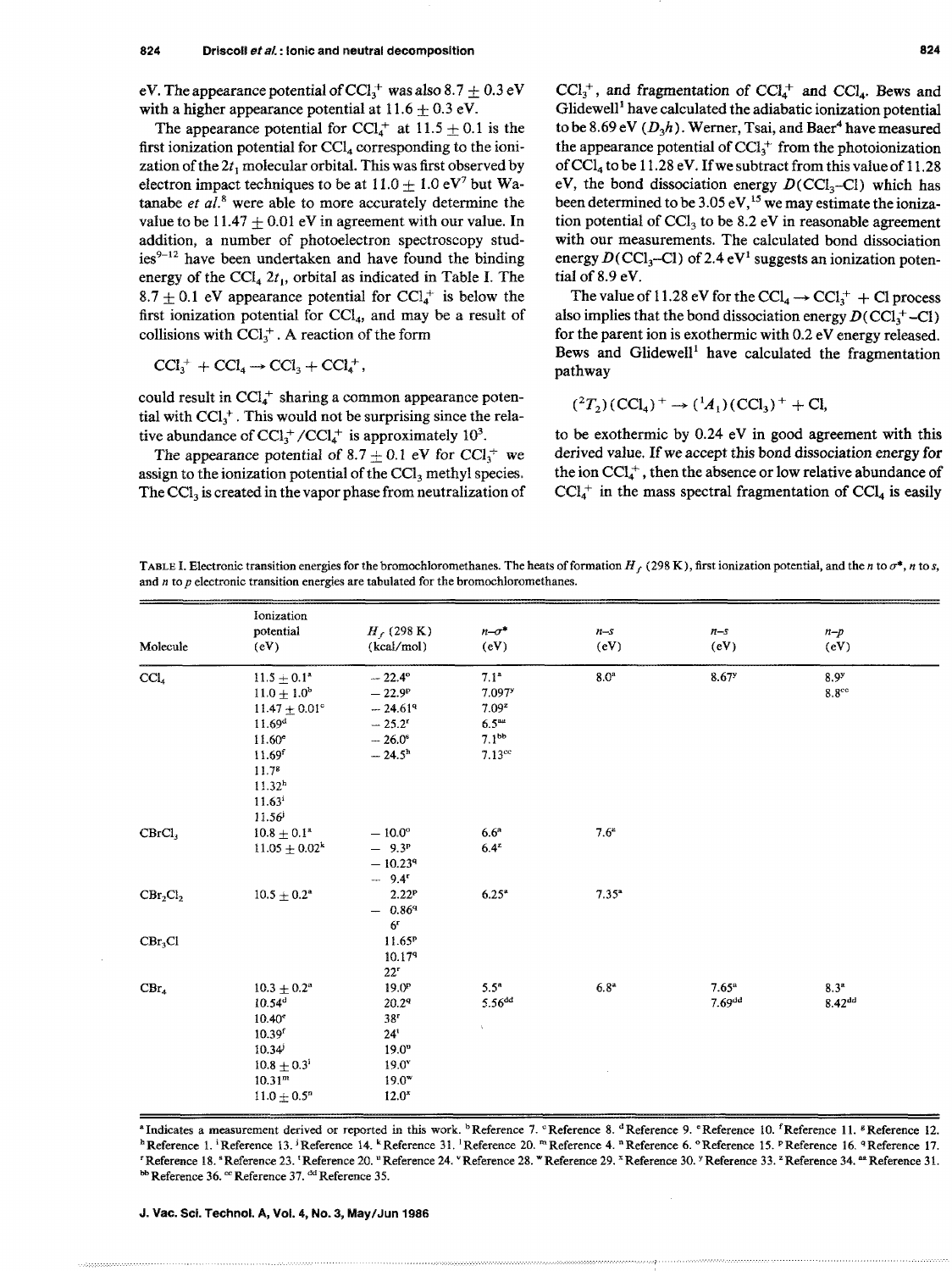understood. Dissociation of  $\text{CCI}_4$  prior to ionization is no longer necessary for an explanation of CCl<sub>4</sub> mass spectra.<sup>1</sup>

### B. CBrCl<sub>3</sub>

The CBrCl<sub>3</sub><sup>+</sup> parent and CCl<sub>3</sub><sup>+</sup>, CBrCl<sub>2</sub><sup>+</sup>, CCl<sub>2</sub><sup>+</sup>,  $CBrCl<sup>+</sup>$ ,  $CCl<sup>+</sup>$ ,  $CBr<sup>+</sup>$ ,  $Cl<sup>+</sup>$ ,  $Cl<sup>+</sup>$ ,  $Br<sup>+</sup>$ , and  $C<sup>+</sup>$  fragmentations were observed in the mass spectra of CBrCl<sub>3</sub>. The appearance potential for CBrCl<sub>3</sub><sup>+</sup> was 8.7 + 0.3 eV with a higher appearance potential at  $10.8 \pm 0.1$  eV. The appearance potentials for the CBrCl<sub>7</sub><sup>+</sup> fragment were at 8.9 + 0.2, and 10.8  $\pm$  0.2 while the appearance potentials for CCl<sub>3</sub><sup>+</sup> were at  $8.7 + 0.2$ ,  $10.8 + 0.1$ ,  $12.6 + 0.3$ , and  $15.0 + 0.2$  eV.

The appearance potential of CBrCl<sub>3</sub> at 10.8 eV may be assigned to the first ionization potential for CBrCl<sub>3</sub> corresponding to the ionization of the 2e molecular orbital. Photoionization methods<sup>21</sup> have placed the ionization potential at  $11.05 + 0.02$  eV in good agreement with our measurement.

As with the electron impact studies of  $CCI<sub>4</sub>$ , we assign the 8.7 eV appearance potential of  $CBrCl<sub>3</sub><sup>+</sup>$  to be a result of ionmolecular collisions with  $CCl_3^+$ , i.e.,

 $\text{CCl}_3^+ + \text{CBrCl}_3 \rightarrow \text{CCl}_3 + \text{CBrCl}_3^+$ ,

resulting in  $CBrCl<sub>3</sub><sup>+</sup>$  sharing a common appearance potential with  $CCl_1^+$ . Again this is unsurprising since the relative abundance of CCl<sub>3</sub><sup>+</sup> to CBrCl<sub>3</sub><sup>+</sup> is quite high ( $\sim$ 10<sup>3</sup>). The appearance potential of 8.7 eV for both  $CCl_1^+$  and  $CBrCl_1^+$ is therefore the first ionization potential of  $CCl<sub>3</sub>$ , in agreement with our results for CCl<sub>4</sub>.

The appearance potential of 8.9  $\pm$  0.2 eV for the CBrCl<sub>7</sub><sup>+</sup> fragment ion of  $CBrCl<sub>3</sub>$  may either be a result of the decomposition of  $CBrCl<sub>1</sub><sup>+</sup>$  following an ion molecular collision with  $CCl_1^+$ , i.e.,

$$
CCl3+ + CBrCl3 \rightarrow CCl3 + CBrCl3+
$$

$$
\rightarrow CCl3+ + CBrCl2+ + Cl
$$

or as a result of a collision of a CBrCl<sub>2</sub> fragment with  $CCl_3^+$ . Both reactions are likely since the relative abundance of  $CCl_3^+ / CBrCl_2^+$  is greater than 10.

The bond dissociation energy  $D(CCl_3 - Br)$  of the neutral parent has been measured to be  $2.42 \text{ eV}$ .<sup>15</sup> This implies that the bond dissociation energy of the parent ion  $D(CCl_3-Br)^+$ is approximately 0.3 eV, employing the measured ionization potential of CCl<sub>3</sub> (8.7 eV) and CBrCl<sub>3</sub> (10.8 eV). The parent ion CBrCl<sub>3</sub><sup>+</sup> may therefore be slightly more stable than the  $\text{CCl}_{4}^{+}$  parent ion.

Ionization of CCl<sub>4</sub> of  $T_a$  symmetry to the 2e, 2t<sub>2</sub>, and 2t<sub>1</sub> states of CCl<sub>4</sub>+ will lead to a Jahn-Teller distortion reducing the stability of the ion.<sup>1</sup> The  $C_{2v}$  and  $C_{3v}$  geometries of CCl<sub>4</sub><sup>+</sup> are the most stable, and are the lowest energy distortions for  $CCl<sub>4</sub><sup>+</sup>$ . The CBrCl<sub>3</sub><sup>+</sup> ion is  $C_{3v}$  not  $T<sub>d</sub>$  as a result of the bromine substitution thus reducing the Jahn-Teller distortion. As a result, one would expect the  $CBrCl<sub>3</sub><sup>+</sup>$  ion to be more stable than the  $CCl_{\mu}^{+}$  ion.

#### $C.$ CBr<sub>2</sub> $Cl<sub>2</sub>$

The  $CBr_2Cl_2^+$ ,  $CBr_2Cl^+$ ,  $CBrCl_2^+$ ,  $CBr_2^+$ ,  $CCl_2^+$ , CBrCl<sup>+</sup>, CBr<sup>+</sup>, Cl<sub>2</sub><sup>+</sup>, Cl<sup>+</sup>, Br<sup>+</sup>, CCl<sup>+</sup>, and C<sup>+</sup> ions were observed in the mass spectral fragmentation pattern of CBr<sub>2</sub>Cl<sub>2</sub>. The appearance potentials for  $CBr_2Cl_2^+$  were observed at  $7.5 \pm 0.3$  and  $10.5 \pm 0.1$  eV. We assign the  $10.5 \pm 0.1$  eV appearance potential to the first ionization potential of  $CBr_2Cl_2^+$ .

TABLE II. Thermodynamic energies for the methyl radicals. The ionization potentials and the heats of formation are tabulated for CCl<sub>2</sub> and CBr<sub>3</sub>. The bond dissociation energies  $D(CCl_3-Cl)$ ,  $D(CCl_3-Br)$ ,  $D(CBr_3-Br)$ , and  $D(CBr_3-Cl)$  are also listed.

| Molecule         | <b>Ionization</b><br>potential<br>(eV)                                       | $H_f(298 \text{ K})$<br>(kcal/mol)                                                             | Bond<br>dissociation<br>energy $(eV)$<br>$D(CX_3 - X)$                                      | Bond<br>dissociation<br>energy $(eV)$<br>$D(CX3-Y)$ |
|------------------|------------------------------------------------------------------------------|------------------------------------------------------------------------------------------------|---------------------------------------------------------------------------------------------|-----------------------------------------------------|
| CC <sub>1</sub>  | $8.7 \pm 0.1^{\circ}$<br>8.69 <sup>b</sup><br>$8.2^\circ$<br>$8.78 + 0.05^d$ | 18.6 <sup>f</sup><br>19.0 <sup>8</sup><br>$2.15^{\rm b}$<br>14 <sup>h</sup><br>19 <sup>i</sup> | 3.05 <sup>c</sup><br>3.08 <sup>k</sup><br>3.12 <sup>1</sup>                                 | $2.42^{\circ}$                                      |
| CBr <sub>3</sub> | $7.5 \pm 0.2^{\circ}$<br>9.3 <sup>e</sup>                                    | 44<br>52 <sup>d</sup>                                                                          | $2.44^m$<br>2.65 <sup>n</sup><br>$\leq 2.2^\circ$<br>2.29 <sup>p</sup><br>2.16 <sup>1</sup> | $2.8 + 0.29$                                        |

<sup>a</sup> Indicates a measurement reported from this work. <sup>b</sup> Reference 1. <sup>c</sup> Reference 15. <sup>d</sup> Reference 22. <sup>e</sup> Reference 6. <sup>f</sup> Reference 27. <sup>g</sup> Reference 19. <sup>h</sup> Reference 25. <sup>1</sup>Reference 26. <sup>3</sup>Reference 20. <sup>k</sup>Reference 37. <sup>1</sup>Reference 41. <sup>m</sup>Reference 28. <sup>n</sup>Reference 38. <sup>o</sup>Reference 39. <sup>p</sup>Reference 5. <sup>q</sup>Was derived using average thermodynamic measurements reported in Refs. 22 and 24 and Table I.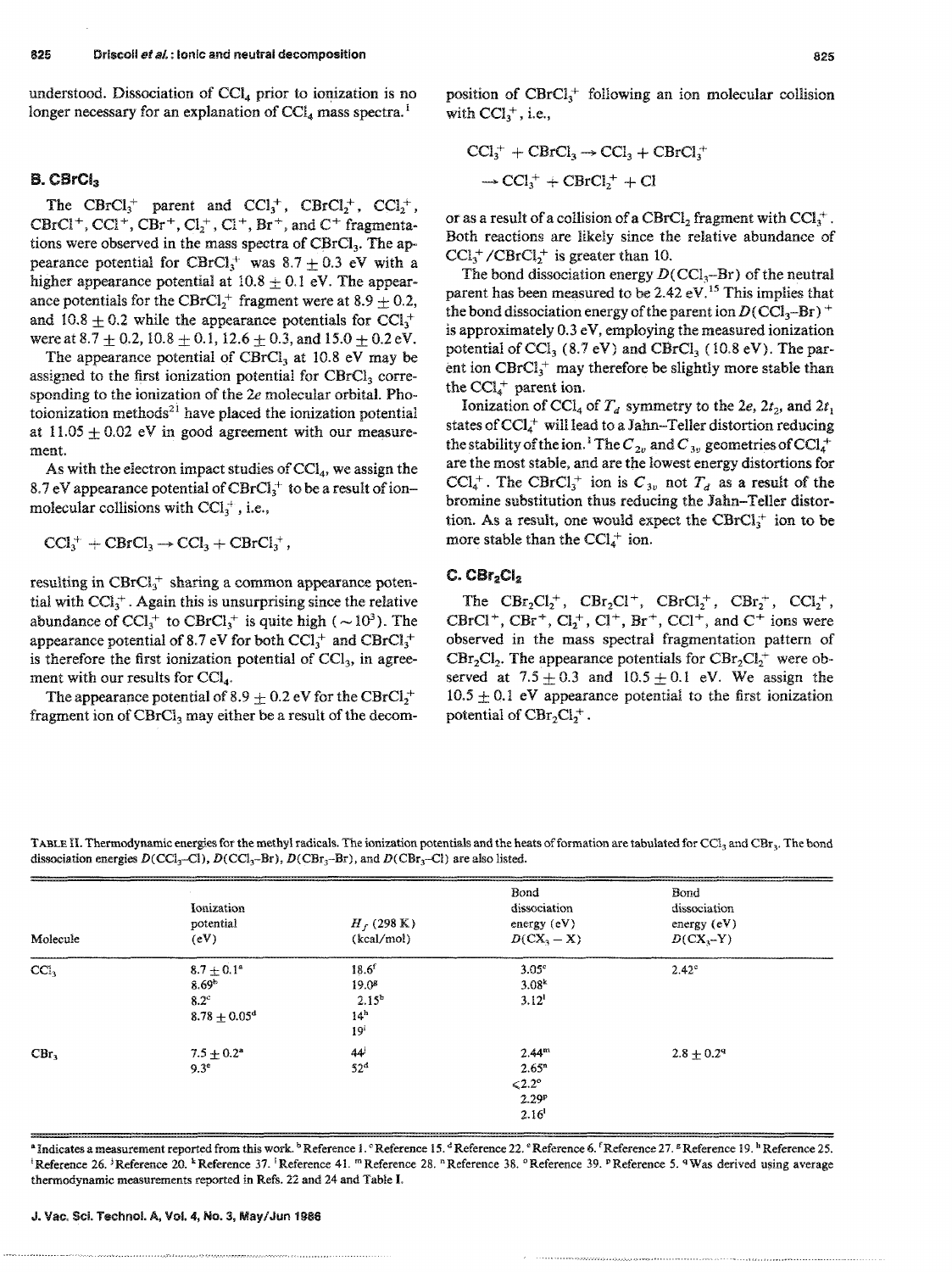### $D.$  CBr<sub>4</sub>

In the fragmentation mass spectra of  $CBr_4$ , the  $CBr_4^+$ ,  $CBr_3^+$ ,  $CBr_2^+$ ,  $CBr_1^+$ ,  $Br_2^+$ ,  $Br_3^+$ , and  $C^+$  ions were observed. The appearance potentials for  $CBr<sub>4</sub><sup>+</sup>$  were observed at  $10.3 \pm 0.2$  and  $13.5 \pm 0.3$  eV. There are some ionization efficiency curves that show an appearance potential at 7.5  $\pm$  0.3 eV for CBr<sub>4</sub><sup>+</sup> but this was not consistently observed. The appearance potentials for  $CBr_i^+$  were observed at 7.5  $\pm$  0.2 and 10.5  $\pm$  0.3 eV. The relative abundance of  $CBr_3^+$  to  $CBr_4^+$  was about 10<sup>2</sup>.

The appearance potential for  $CBr_4^+$  at 7.5  $\pm$  0.2 eV may be assigned to the ionization potential of  $CBr_3$ . The  $CBr_3$  (as with  $\text{CCl}_3$  resulting from  $\text{CCl}_4$  or  $\text{CBrCl}_3$ ) is created in the vapor phase from neutralization of  $CBr_3^+$  and/or fragmentation of  $CBr<sub>4</sub>$  and  $CBr<sub>4</sub>$ . From published spectra of Werner, Tsai, and Baer,<sup>4</sup> the appearance potential of  $CBr_3^+$ from photoionization is approximately 10.27 eV. Using the value of 2.44 eV for the bond dissociation energy<sup>28</sup>  $D(\text{CBr}_3$ -Br) we derive **an** ionization potential of 7.83 eV in good agreement with our measured value.

This value of 10.27 for the process  $CBr_4 \rightarrow CBr_3^+ + Br$ implies that the bond dissociation energy  $D(CBr_1^+ - Br)$  for the parent ion is approximately 0; Kaposi et *aL2"* have estimated the bond dissociation energy of the ion to be 0.78 eV.

#### **E. Thermodynamic cycles**

The ionization potentials for  $\text{CCl}_4$ ,  $\text{CCl}_3\text{Br}_1$ ,  $\text{CBr}_2\text{Br}_2$ , and  $CBr<sub>4</sub>$  show a trend towards lower energies. Using these ionization potentials, the ionization potentials of  $CCl<sub>3</sub>$  and  $CBr<sub>3</sub>$ and previousIy measured thermodynamic bond strengths we can construct thermodynamic cycles shown in Fig. 1.

Our evidence suggests the ionic bond dissociation energy  $D(CX_3^+ - X)$  for  $CBr_4^+$  is not as exothermic as for the CCl<sub>4</sub><sup>+</sup> parent ion (  $\sim$  0.2 eV for CCl<sub>4</sub><sup>+</sup> and  $\sim$  0 for CBr<sub>4</sub><sup>+</sup>). This is reflected in a lower relative abundance of  $CX<sub>3</sub><sup>+</sup>/CX<sub>4</sub><sup>+</sup>$  observed for CBr<sub>4</sub> than for CCl<sub>4</sub> (approximately  $10^2$  as compared to  $10<sup>3</sup>$ ). Using the ion-molecular collision fragmentation pathway invoked to explain the appearance potentials below the first ionization potential for  $\text{CCI}_4$ , we would not expect to dominate as seriously the decomposition of  $CBr<sub>4</sub>$  in the mass spectrometer.

The relative stabilities of the chlorofluoromethane and fluorobromomethane ions have been studied by photolysis and it was observed that the trend for stability went as  $CF_2Cl_2^+ > CF_3Cl^+ > CFCl_3^+ > CCl_4^+$  and  $CF_2Br_2^+$  $>$  CF<sub>3</sub>Br<sup>+</sup>  $>$  CFBr<sub>3</sub><sup>+</sup>  $>$  CBr<sub>4</sub><sup>+</sup>.<sup>40</sup> Thus, it may not be unreasonable to expect  $CBr_2Cl_2^+$  and  $CBrCl_3^+$  to be more stable than  $CCl<sub>4</sub><sup>+</sup>$  or  $CBr<sub>4</sub><sup>+</sup>$ .

#### **F. Photoabsorption**

The photoabsorption spectra have been observed for CCl<sub>4</sub>, CBrCl<sub>3</sub>, CBr<sub>2</sub>Cl<sub>2</sub>, and CBr<sub>4</sub> as shown in Fig. 2. The first major absorption features for  $\text{CCI}_4$  may be assigned to the *n* to  $\sigma^*$  transition (halogen lone pair to carbon halogen antibonding orbital excitation). The energy for this excitation is in agreement with most previously measured values.<sup>34</sup> The second major feature in the photoabsorption spectra we



**FIG.** *I. Ionic and neutral fragmentation energies. Bromochloromethanes are shown in the form of themodynamic cycles. The sources for the ener*gies are  $(a)$  this work,  $(b)$  Ref. 4,  $(c)$  Ref. 15,  $(d)$  from the photoadsorp*tion onset, (e) assuming an ion-molecular collision* **this is** *the difference*  between the 8.7  $\pm$  0.2 and 8.9  $\pm$  0.2 eV appearance potentials for CCI<sub>3</sub><sup>+</sup> and *CErGl,f, (f) inferred from published spectra in Ref 4, and* (g) *Ref. 28.* **A11**  *numbers are shown in units of eV.* 

tentatively assign to an n to **s** transition, The higher energy transitions at 8.67 and 8.9 eV for CCl<sub>4</sub> and 7.69 and 8.42 eV for CBr<sub>4</sub> have been assigned<sup>33,35</sup> to the *n* to *s* ( $t_2$  ion state) and *n* to  $p$  ( $t_1$  ion state), respectively. Thus for CBr<sub>4</sub> and  $CCl<sub>4</sub>$  a transition at 6.8 and 8.0 eV, respectively, may be assigned the *n* to *s* transition  $(t<sub>1</sub>$  ion state). The assignment of the observed electron transitions is shown in Table I.

The absorption threshold for these brornochloromethane molecules appears to be at an energy much smaller than the 5 eV suggested by earlier measurements. $^{36}$  The sharp absorption onset of  $\text{CCl}_4$ ,  $\text{CBrCl}_3$ , and  $\text{CBr}_2\text{Cl}_2$  between 3 and 3.5 eV photon energy may be a result of the bond dissociation of chlorine from the parent molecule. This assignment would be consistent with the thermodynamic cycles shown in Fig. 1 derived from previousIy published literature and our ionization efficiency curves.

The decreasing energy of the  $n$  to  $\sigma^*$  transition (shown in Fig. 2) with increasing bromine substitutions in the bromochloromethanes suggests that the neutral parent molecule stability decreases as well. Certain excitations into the antibonding orbital require less energy with increasing bromine substitution. The  $D(CCl_3-Cl)$  and  $D(CBr_3-Br)$  bond dissociation energies of  $3.05^{15}$  and  $2.44$ ,<sup>28</sup> respectively, are consistent with this observation.

### **IV. CONCLUSION**

In summary, we have determined the *n* to  $\sigma^*$  and *n* to *s* electron transition energies as well as the first ionization **po-**